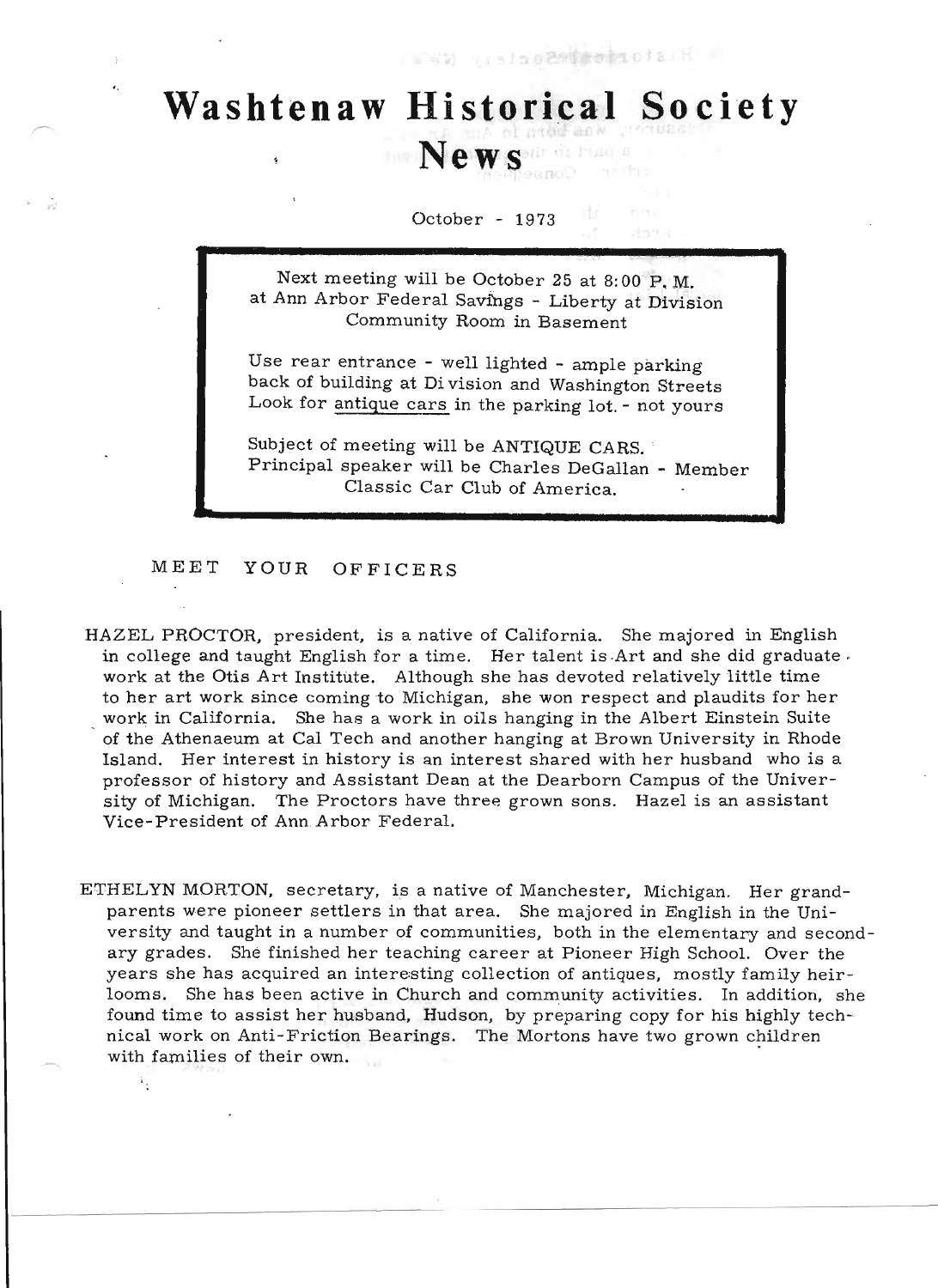Washtenaw Historical Society News. 2. October - 1973

**Washtenaw Historical** RAY SPOKES, treasurer, was born in Ann Arbor Township near the site of Barton Dam. His father had a part in the establishment of the first Water Department for the City of Ann Arbor. Consequently, the many mills along the Huron River were of especial interest to Ray. Ray taught school for a while in the old Ann . Arbor High School and at the University of Michigan. He has been a Director of Industrial Research in New York City. He was a building contractor in Ann Arbor for many years. His late wife, a former president of the Washtenaw Historical Society, was the daughter of Clarence Munro Burton founder of the Burton Historical Library. ive 7 Staring for

HERBERT BARTLETT was born in Coldwater, Michigan. His association with Ann Arbor goes back to 1909 when he came here as a student at the University of Michigan. When he informed a faculty adviser that he wished to take surveying, the adviser attempted to dissuade him by advising him that more money could be made by swinging an ax than by running a transit. Never'-the-Iess, Herb went on to become a Professor of Civil Engineering. He came from a pioneering family in Branch County which, no doubt, stimulated his interest in local and Michigan history. Since retirement, he has devoted much of his time to historical research. His latest venture has been to research the history of the Campbell-Ticknor House. He is a past president of the society.

LINDA EBERBACH is the daughter of Ottmar and Katharina Haller Eberbach. To people who have lived in Washtenaw County for any length of time, the name Eberbach calls to mind many things. To some it may mean Eberbach School which was built on land donated by Ottmar Eberbach who was a former President of the School Board. To others, the name brings to mind the Eberbach Pharmacy and chemical supply company. Linda's father was also president of the State Pharmacy Board. Old timers may remember the Eberbach Hardware which was located where the National Bank and Trust Company now is located. Linda spent her childhood and youth close to the center of the city but frequently visited the ' beautiful country home of her grandparents (now well within the city on Woodlawn Avenue). She graduated from Ann Arbor High School and the University of Michigan. Her-field of specialization was dietetics and management. She took. graduate work at Columbia University. At a later date, she attended Parsons School of Design because of a great interest in decorative design. Her training in two areas made her especially adept in planning and carrying through large entertainments which she has done superbly on numerous occasions. Her interest in both history and politics may be said to have been "home grown" since her . father attended the convention at which Lincoln was nominated for the Presidency. Linda taught home economics at Pioneer High School for many years.

EILEEN HARRISON spent her childhood and youth in many places such as Ypsilanti, Ann Arbor and Seattle. Washington. She graduated from the University anti, Ann Arbor and Seattle. Washington. She graduated from the ontversity<br>f Michigan in Journalism. Unlike many women in her chosen field, she did not<br>ecome a society editor but entered the then male world of general news become a society editor but entered the then male world of general news. Her first position was on the paper in Jamestown, North Dakota. She recently retired from a position with the Ypsilanti Press. She has been a member of and a past president of the Historical Society of Ypsilanti.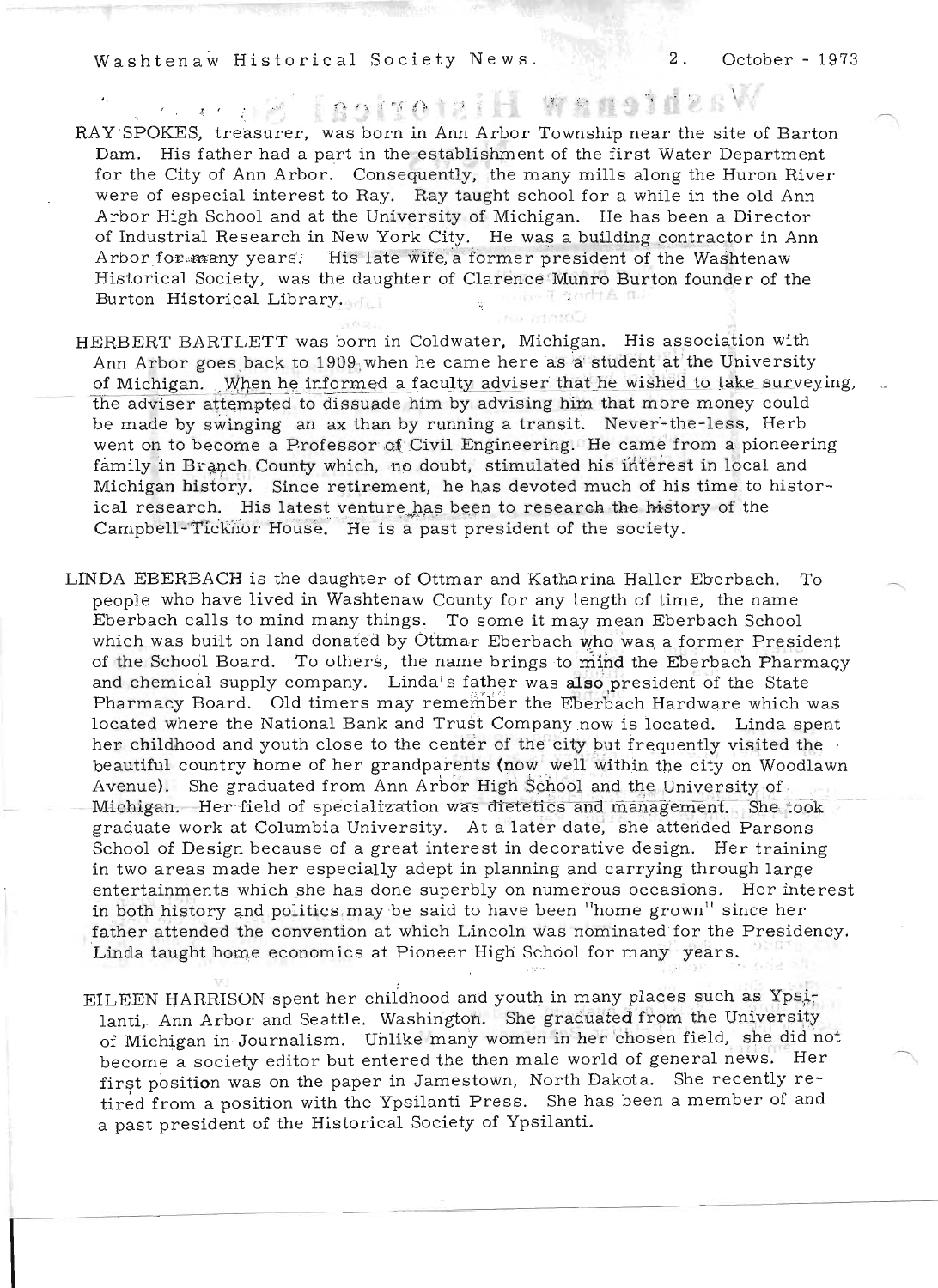Washtenaw Historical Society News 3 . October - <sup>1973</sup>

 $85705 - 1$ 

FRANKLIN L. EVERETT was born at Pontiac, Michigan. His educationally  $\mu$ involved parents took him to Adrian, Mount Clemens, Ypsilanti, Ann Arbor.<br>Industrial parents took him to Adrian, Mount Clemens, Ypsilanti, Ann Arbor. ivolved parents took min to Adrian, mount Clemens, ripsilanti, Ann Arbor<br>id Kalamazoo within his first aleven years. There, Franklin's father was and Kalamazoo within his first eleven years. There, Franklin's father was chairman of the mathematics department at Western Michigan University<br>for many years. After two years at Western Michigan, Franklin emerged r many years. After two years at western michigan, Franklin emerged.<br>it a Life Certificate to teach at the secondary level. He seemed several. im a Life Certificate to teach at the secondary level. The earned several interspersed with degrees in engineering at the University of Michigan, interspersed with<br>employment by Standard Oil of New Jersey as an inspector of "cracking coils." He was a member of the faculty of the College of Engineering of the University of was a member of the faculty of the College of Engineering of the University<br>Michigan for many years. Eight summars, during his 'teens, were spent MICHIP<sup>2</sup> to many years. Eight summers, during his teens, were spent in the extendion of Chelsea. The Exercit Homestead, on a farm on highway M-52 two miles south of Chelsea. The Everett Homestead, a centennial farm, and the site of the Everett School are further south on M-52<br>at the eastern end of Grass Lake Road. Following his recent retirement. Franklin has engaged in what he calls the "home grown" programs of Ann Arbor and Washtenaw County.

WARREN HALF is the Chief of Police in Milan. He was born in Ann Arbor across the street from the Chief of Police in Millan. The was born in Annierus across.<br>The street from the Campbell House. Mrs. Campbell often rocked him to sleep the street from the Campbell House. Mrs. Campbell often rocked him to sleep as a baby. His parents moved to Milan when he was ten years old. Milan has<br>an interesting history which he has studied quite thoroughly. The original setthe method is that area with the method is the community with two churches, in the contract of the community with two churches, is the contract of the community with two churches, ement in that area was Mooreville, a thriving little community with two chu<br>stated and atoms as When the reilroad came, it by-passed Mooreville and a school and stores. When the railroad came, it by-passed Mooreville and<br>Milan came into existence. Many of the buildings in Mooreville were actually  $\min$  came into existence, wany of the buildings in whoreville were actually in  $\min$ oved into Milan, according to Mr. Hale. The young Milan Historical Society<br>Nativel Mr. Hele is a pasident has a paid membership of 47. The society meets of which Mr. Hale is president has a paid membership of 47. The society meets<br>at the Milan Community House the third Wednesday of each month.

HERBERT HICKS lived most of his life in Ann Arbor prior to his recent retirement  $f_{\rm HLR}$  filcks lived most of his life in Ann Arbor prior to his recent retirement. om the firm of Atwell-Hicks of which he is part owner. The now divides his contage. year between California where children and grandchildren live and his cottage<br>at Half Moon Lake. A past president of the Washtenaw Historical Society, he chair moon Lake. A past president of the washtenaw Historical Society, he can be also have been also for many years. His interest. id his wife have hosted the Society's annual picnic for many years. His int<br>- things historical may have come in part from -Mrs. Hicks who is a desin things historical may have come in part from Mrs. Hicks who is a des-cendant of an Ann Arbor resident who came to Ann Arbor in 1827.

NAOMI JAMES was born in a small town in northern Iowa. She attended Des Moines Unit JAMES was porn in a small town in northern lows. She attended Des Moin  $\frac{1}{2}$ University and graduated from business college in Cedar Rapids. At one time, she sold books throughout Iowa and adjacent states. Later on, she was secretary to the manager of a large office building in Des Moines. Dr. James only brother, me manager of a farge office building in Des Moines. Dr. James only prome<br>Immie<sup>nt</sup> James, was here in Arm Arbor so she and Dr. James came here to be married. They was never in Ann Arbor so she and Dr. James came here to<br>a married. They were married in the old Methodist Church and had their be married. They were married in the old Methodist Church and had their wedding luncheon at the Haunted Tavern. At that time, they had no thought of educe returning to Ann Arbor but went back to Des Moines where Dr. James ever returning to Ann Arbor but went back to be swidthes where Dr. James continued his dental practice. In 1944, however, he decided to specialize in orthodontia so they returned to Ann Arbor. Having always wanted to live in an old house, they purchased an old house to their liking intending to live there only a few years but they are still there. The house has an interesting history which it is hoped Mrs. James will write up for a later newsletter. In addition to her liking for old houses, Naomi is very interested in antiques and is an avid collector. She is president of the Ann Arbor Antique Society. The James have two married daughters.